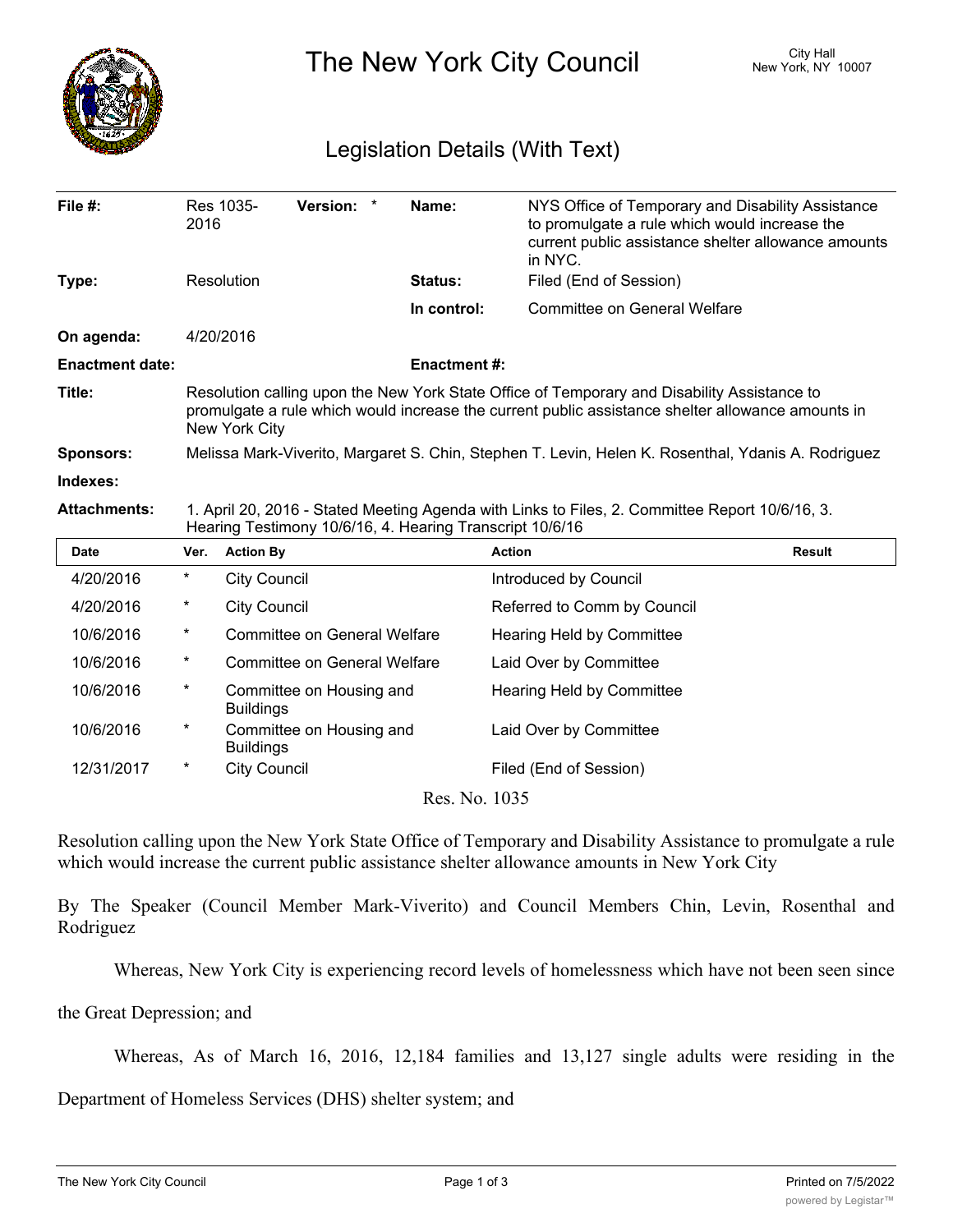## **File #:** Res 1035-2016, **Version:** \*

Whereas, According to the New York City Department of Housing Preservation and Development (HPD) three-year housing report published in 2014, thirty percent of renters are deemed "severely rent burdened" where such renters spend at least half of their household income on rent and the New York Housing Conference finds housing affordability to be a serious problem for New Yorkers; and

Whereas, Pursuant to the Regulations of the State of New York, recipients of public assistance are entitled to a maximum shelter allowance, the rate of which is determined on a county-by-county basis; and

Whereas, Pursuant to New York Social Services Law Section and the Regulations of the State of New York, eligibility for public assistance is determined when countable or net household income falls below a state established "standard of need", and is calculated according to family size; and

Whereas, Pursuant to New York State Regulations, a single person qualifying for public assistance in New York City is entitled to a maximum shelter allowance of \$215, and a family of four is entitled to a maximum shelter allowance of \$450; and

Whereas, The New York City Office of Temporary and Disability Assistance; establishes the amount of public assistance that is divided into a shelter allowance and an amount for various remaining expenses established on a schedule based on family size; and

Whereas, HPD notes that two out of every three homes in New York City is a rental property; and

Whereas, HPD reports that the median rent in New York City rose 3.4 percent from 2011 to 2014, and the median rent with the cost utilities rose 4.3 percent in the same time; and

Whereas, Rent increases during the same period were seen citywide and the median monthly rent across all boroughs was \$1,200, an amount that can vary widely, as the median rental price in Brooklyn rose to \$2,901 and in Manhattan to \$3,299; and

Whereas, HPD reported the median income in New York City rose only 1.1 percent from 2010 to 2013, a figure not matching the rise in cost of rent; and

Whereas, The United States Census Bureau data shows that rent has risen faster than inflation over the